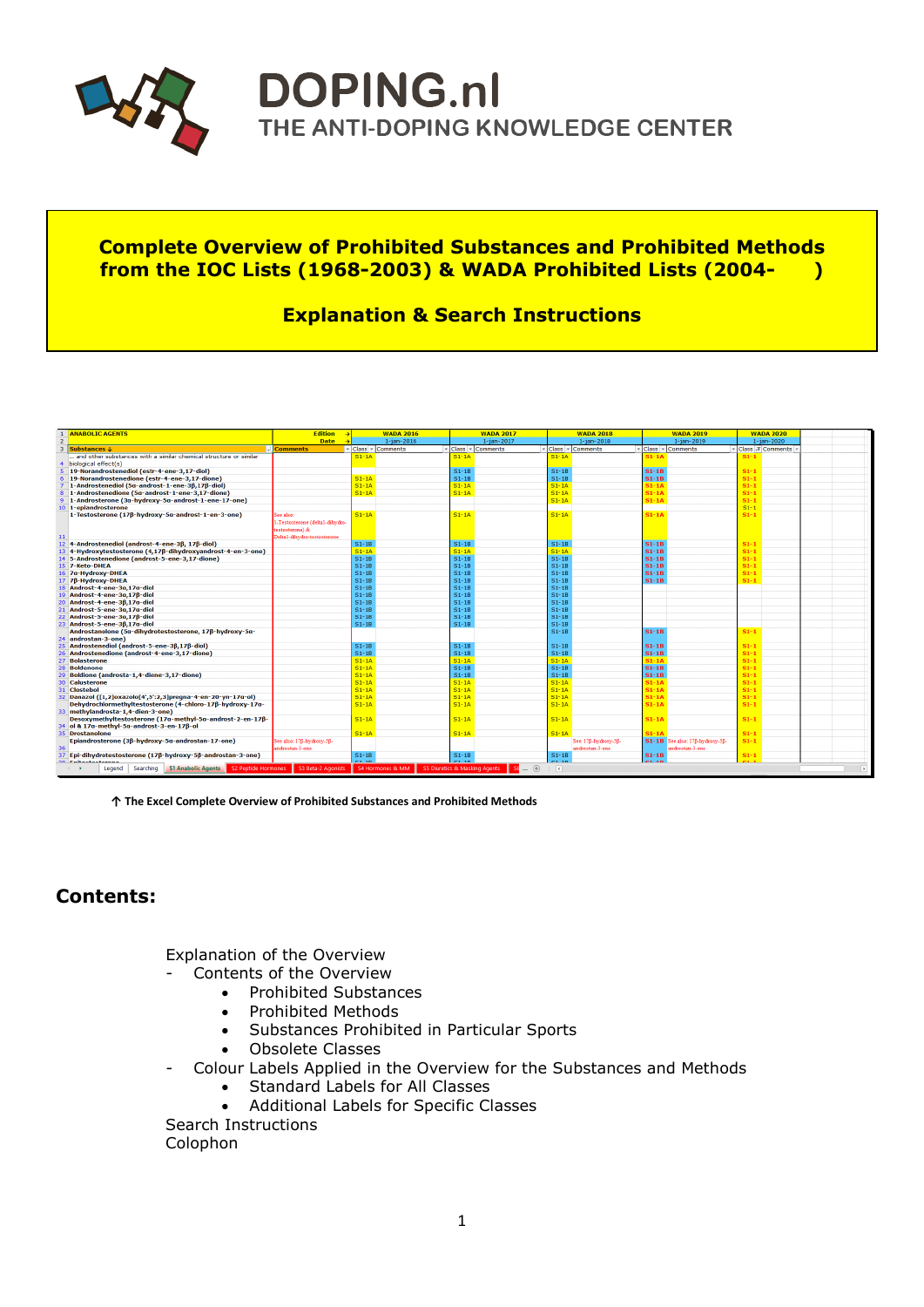## **Explanation of the Overview:**

All Prohibited Lists compiled by the IOC (1968-2003) and the World Anti-Doping Agency (WADA, since 2004) are processed in this Overview. These Prohibited Lists are also available in the Anti-Doping Knowledge Center and the current List can be found on the WADA-website:

<https://www.doping.nl/filter?p16=496&p12=497&p12=2151&Vl&Ot>

<https://www.wada-ama.org/en/resources/science-medicine/prohibited-list-documents>

Leading in this overview is the latest classification of Substances and Methods as determined by WADA. The names of the Substances, Methods, Groups and Classes are derived from the lists as mentioned in that particular year (hence the inconsistencies in the way the data are reported).



Since 1968 Substances and Methods have been added, modified, specified, renamed, reclassified or removed.

When needed **See** and **See also** references have been added to the **Comments Columns** (Column B), directing to the relevant Substances, Methods, Groups or Classes.

| See also: Gonadotrophins; Chorionic  |
|--------------------------------------|
| Gonadotrophin (hCG); Buserelin;      |
| Desloreling; Gonadorelin; Goserelin; |
| Leuprorelin, Nafarelin; Triptorelin. |
|                                      |

The codes that are mentioned refer to the Classes and Groups in which the Substances were classified in that particular year.

*For example: IIIC refers to the C-section of Class III in the IOC Prohibited List. Changes in these codes may be cosmetic, but they do reflect structural changes in the Prohibited Lists.*

### **Contents of the Overview**:



#### **Prohibited Substances:**

- S1 Anabolic Agents
- S2 Peptide Hormones, Growth Factors, Related Substances, and Mimetics
- S3 Beta-2 Agonists
- S4 Hormone and Metabolic Modulators
- S5 Diuretics and Masking Agents
- S6 Stimulants
- S7 Narcotics
- S8 Cannabinoids
- S9 Glucocorticoids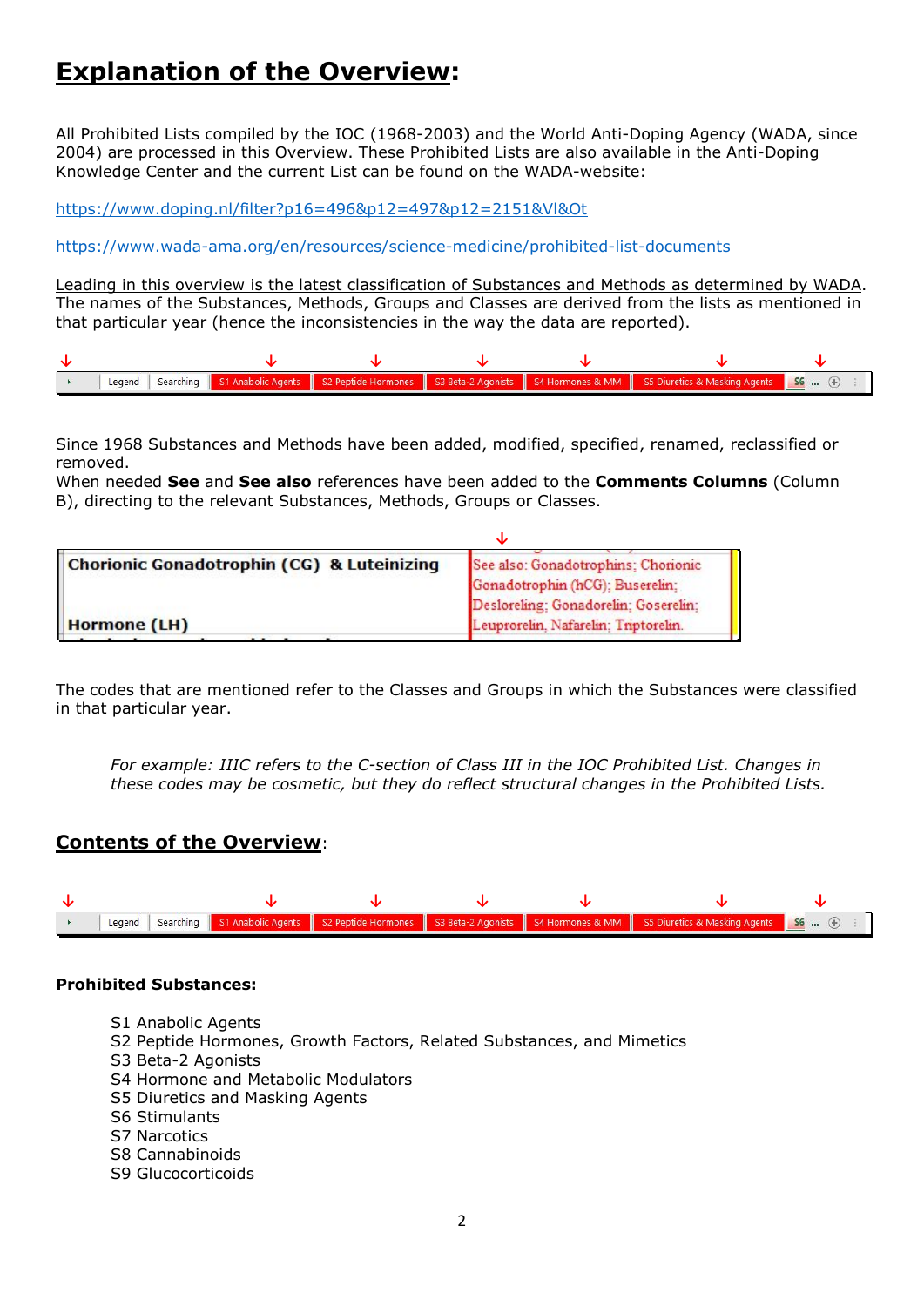#### **Prohibited Methods:**

- M1 Manipulation of Blood and Blood Components
- M2 Chemical and Physical Manipulation
- M3 Gene and Cell Doping

#### **Substances Prohibited In Particular Sports:**

P1 Beta-Blockers

#### **Obsolete Classes:**

Alcohol (WADA Class P1 before 2018) Local Anaesthetics (IOC Class IIIC before 2004)

## **Colour Labels Applied in the Overview for the Substances and Methods:**

#### **Standard Labels For All Classes:**

| <b>Orange</b> | = IOC Listed Prohibited Classes of Substances and Prohibited Methods       |
|---------------|----------------------------------------------------------------------------|
| <b>Yellow</b> | = WADA Listed Prohibited Substances and Prohibited Methods                 |
| Green         | = Permitted Substances or Permitted Methods / Permitted Conditions for Use |

| <b>AU</b> | AV                              | <b>AW</b>       | AX                            | AY               | AZ                                      | <b>BA</b> | <b>BB</b>                         |                                      |
|-----------|---------------------------------|-----------------|-------------------------------|------------------|-----------------------------------------|-----------|-----------------------------------|--------------------------------------|
|           | <b>IOC 2001-2002</b>            | <b>IOC-2003</b> |                               | <b>WADA 2004</b> |                                         |           | WADA 2004 (Update)                |                                      |
|           | $1 -$ sep $-2001$               |                 | $1 - ian - 2003$              |                  | $1 - ian - 2004$                        |           | 26-mrt-2004                       |                                      |
|           | $ Class $ Comments              | Class           | $\vert \cdot \vert$ Comments  |                  | Class   <sub>▼</sub> †   Comments <br>÷ |           | Class   -   Comments              | $\overline{\phantom{a}}$ $ {\rm C} $ |
| ĪΑ        | if the concentration in urine   | $IA - A$        | if the concentration in urine |                  | Permitted 2004 Monitoring Program       |           | Permitted 2004 Monitoring Program | Pe:                                  |
|           | exceeds $12 \text{ mcg/ml}$     |                 | exceeds $12 \text{ mcg/ml}$   |                  | included                                |           | included                          |                                      |
| <b>IA</b> | permitted for topical use (e.g. | Permitted       |                               |                  | Permitted 2004 Monitoring Program       |           | Permitted 2004 Monitoring Program | Pe:                                  |
|           | nasal, ophtalmological)         |                 |                               |                  | included                                |           | included                          |                                      |
| <b>IA</b> | if the concentration in urine   | $IA - A$        | if the concentration in urine |                  | Permitted 2004 Monitoring Program       |           | Permitted 2004 Monitoring Program | Pe:                                  |
|           | exceeds $25 \text{ mcg/ml}$     |                 | exceeds $25 \text{ mcg/ml}$   |                  | included                                |           | included                          |                                      |
| <b>IA</b> |                                 | $IA - A$        |                               |                  | Permitted 2004 Monitoring Program       |           | Permitted 2004 Monitoring Program | Pe:                                  |
|           |                                 |                 |                               |                  | included                                |           | included                          |                                      |
| IΑ        | if the concentration in urine   | $IA - A$        | if the concentration in urine |                  | Permitted 2004 Monitoring Program       |           | Permitted 2004 Monitoring Program | Pe:                                  |
|           | exceeds 25 mcg/ml               |                 | exceeds 25 mcg/ml             |                  |                                         |           |                                   |                                      |
|           |                                 | Permitted       |                               |                  | Permitted 2004 Monitoring Program       |           | Permitted 2004 Monitoring Program | Pe:                                  |
|           |                                 |                 |                               |                  | included                                |           | included                          |                                      |

**↑ Example standard colour labels Orange, Yellow and Green applied for the years IOC 2001 - 2003 and the year WADA 2004**

#### **Additional Labels for Specific Classes:**

#### **S1 Anabolic Agents**

| <b>Orange</b> | $=$ IOC Listed Anabolic Agents                                          |
|---------------|-------------------------------------------------------------------------|
| Yellow        | $= (2004 - 2019)$                                                       |
|               | <b>WADA Listed Class S1-1A Anabolic Androgenic Steroids; Exogenous"</b> |
| <b>Blue</b>   | $= (2004 - 2019)$                                                       |
|               | WADA Listed Class S1-1B Anabolic Androgenic Steroids; Endogenous "      |
| Yellow        | $=$ (From 2020)                                                         |
|               | <b>WADA Listed Class S1-1 Anabolic Androgenic Steroids "</b>            |
| <b>Pink</b>   | = WADA Listed Class S1-2 Other Anabolic Agents                          |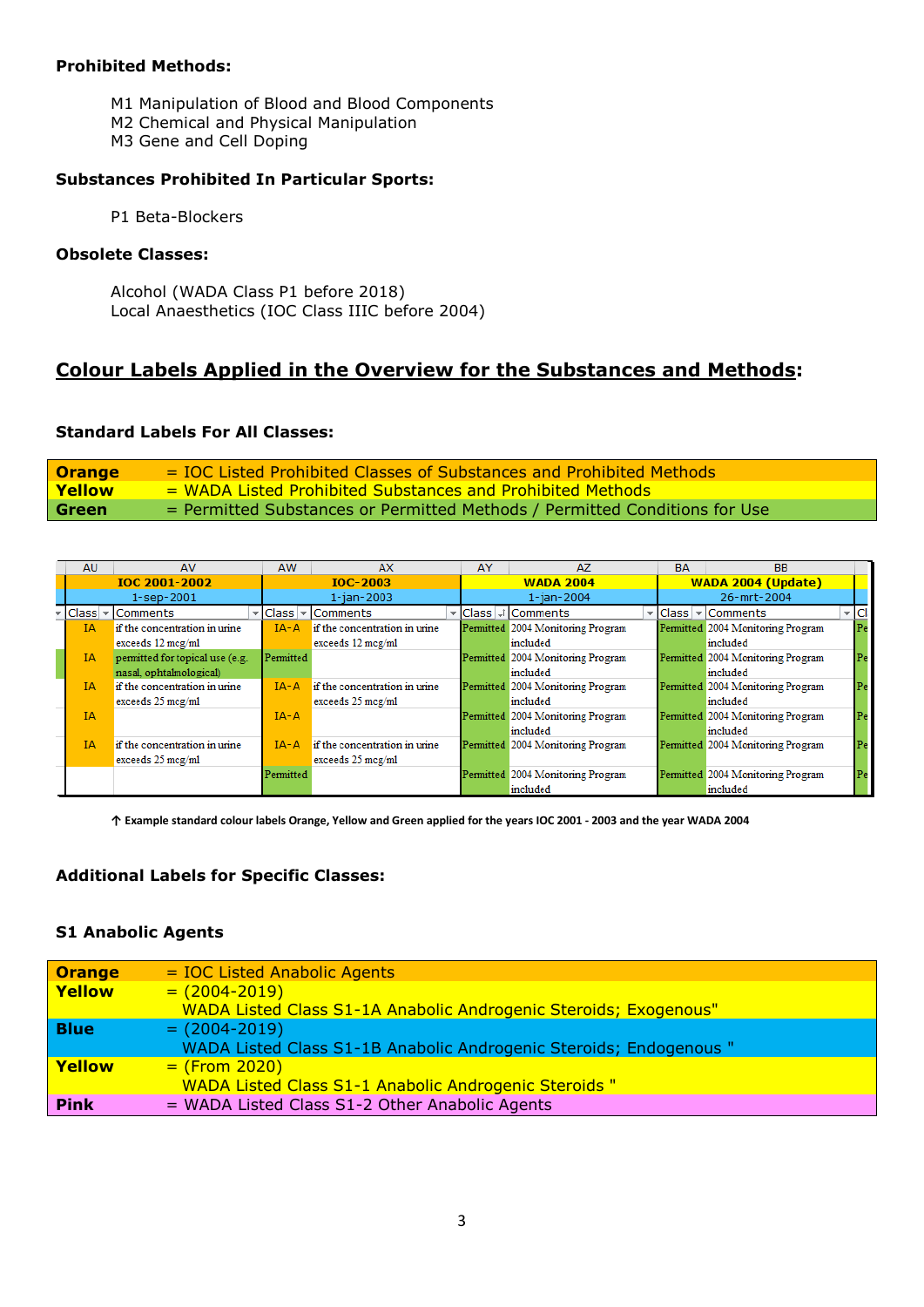| <b>CA</b>      | <b>CB</b>                    | CC                  | CD.              | CE.              | <b>CF</b>                                                            | CG               | <b>CH</b>        |
|----------------|------------------------------|---------------------|------------------|------------------|----------------------------------------------------------------------|------------------|------------------|
|                | <b>WADA 2017</b>             | <b>WADA 2018</b>    |                  | <b>WADA 2019</b> |                                                                      | <b>WADA 2020</b> |                  |
|                | $1 - ian - 2017$             |                     | $1 - ian - 2018$ |                  | $1 - ian - 2019$                                                     |                  | $1 - ian - 2020$ |
| $ Class  \neq$ | <b>Comments</b>              | $\vee$ Class $\vee$ | <b>Comments</b>  |                  | $\mathbf{E}$ Class $\mathbf{E}$ Comments<br>$\overline{\phantom{a}}$ | Class            | Comments -       |
| $S1 - 1A$      |                              | $S1 - 1A$           |                  | $S1 - 1A$        |                                                                      | $S1-1$           |                  |
| $S1 - 1B$      |                              | $S1 - 1B$           |                  | $S1-1B$          |                                                                      | $S1-1$           |                  |
|                |                              |                     |                  |                  |                                                                      |                  |                  |
|                |                              |                     |                  |                  |                                                                      |                  |                  |
| $S1 - 1A$      |                              | $S1 - 1A$           |                  | $S1 - 1A$        |                                                                      | $S1-1$           |                  |
|                |                              |                     |                  |                  |                                                                      |                  |                  |
| $S1 - 1A$      |                              | $S1 - 1A$           |                  | $S1 - 1A$        |                                                                      | $S1-1$           |                  |
| $S1 - 1A$      |                              | $S1 - 1A$           |                  | $S1 - 1A$        |                                                                      | $S1-1$           |                  |
| $S1 - 1A$      |                              | $S1 - 1A$           |                  | $S1 - 1A$        |                                                                      | $S1-1$           |                  |
| $S1-2$         | See also: selective androgen | $S1-2$              |                  | $S1-2$           |                                                                      | $S1-2$           |                  |
|                | receptor modulators (SARMs)  |                     |                  |                  |                                                                      |                  |                  |
| $S1-2$         |                              | $S1-2$              |                  | $S1-2$           |                                                                      | $S1-2$           |                  |
|                |                              | $S1-2$              |                  | $S1-2$           |                                                                      | $S1-2$           |                  |
|                |                              |                     |                  |                  |                                                                      |                  |                  |

**↑ Example data indicated in Class S1 Anabolic Agents in Yellow, Blue and Pink**

#### **S3 Beta-2 Agonists**

| <b>Orange</b> | $=$ IOC Listed Substances in Class Anabolic Agents before 2004 |
|---------------|----------------------------------------------------------------|
| <b>Blue</b>   | = IOC Listed Substances in Class Stimulants before 2004        |
| Yellow        | = WADA Listed Substances in Class S3 Beta-2 Agonists           |
| Green         | = Permitted Substances / Permitted Conditions for Use          |

#### **S6 Stimulants**

| <b>Orange</b> | $=$ IOC Listed Substances (before 2004)               |
|---------------|-------------------------------------------------------|
| Yellow        | = WADA Listed Specified Substances                    |
| <b>Blue</b>   | = WADA Listed Non-Specified Substances                |
| Green         | = Permitted Substances / Permitted Conditions for Use |

Data in **Bold Red** indicate changes in the classification in the List compared to the data listed in the previous and/or following year.

|                                   |                  |              |                  | ◡         |                                  | ◡                 |                  |
|-----------------------------------|------------------|--------------|------------------|-----------|----------------------------------|-------------------|------------------|
| <b>CA</b>                         | CB.              | CC.          | CD.              | CE.       | <b>CF</b>                        | CG                | <b>CH</b>        |
|                                   | <b>WADA 2017</b> |              | <b>WADA 2018</b> |           | <b>WADA 2019</b>                 |                   | <b>WADA 2020</b> |
|                                   | $1 - ian - 2017$ |              | $1 - ian - 2018$ |           | $1 - ian - 2019$                 |                   | $1 - ian - 2020$ |
| Class<br>$\overline{\phantom{a}}$ | Comments         | <b>Class</b> | ▼ Comments<br>▼  |           | $ Class $ $\sqrt{$ Comments<br>÷ | <b>Class</b><br>▼ | Comments         |
| $S1 - 1A$                         |                  | $S1 - 1A$    |                  | $S1 - 1A$ |                                  | $S1-1$            |                  |
| $S1 - 1B$                         |                  | $S1 - 1B$    |                  | $S1-1B$   |                                  | $S1-1$            |                  |
|                                   |                  |              |                  |           |                                  |                   |                  |
|                                   |                  |              |                  |           |                                  |                   |                  |
| $S1 - 1A$                         |                  | $S1 - 1A$    |                  | $S1 - 1A$ |                                  | $S1-1$            |                  |
|                                   |                  |              |                  |           |                                  |                   |                  |
| $S1 - 1A$                         |                  | $S1 - 1A$    |                  | $S1 - 1A$ |                                  | $S1-1$            |                  |
| $S1 - 1A$                         |                  | $S1 - 1A$    |                  | $S1 - 1A$ |                                  | $S1-1$            |                  |
| $S1 - 1A$                         |                  | $S1 - 1A$    |                  | $S1 - 1A$ |                                  | $S1-1$            |                  |

**↑ Changes in the list indicated in Bold Red for the years 2019 & 2020**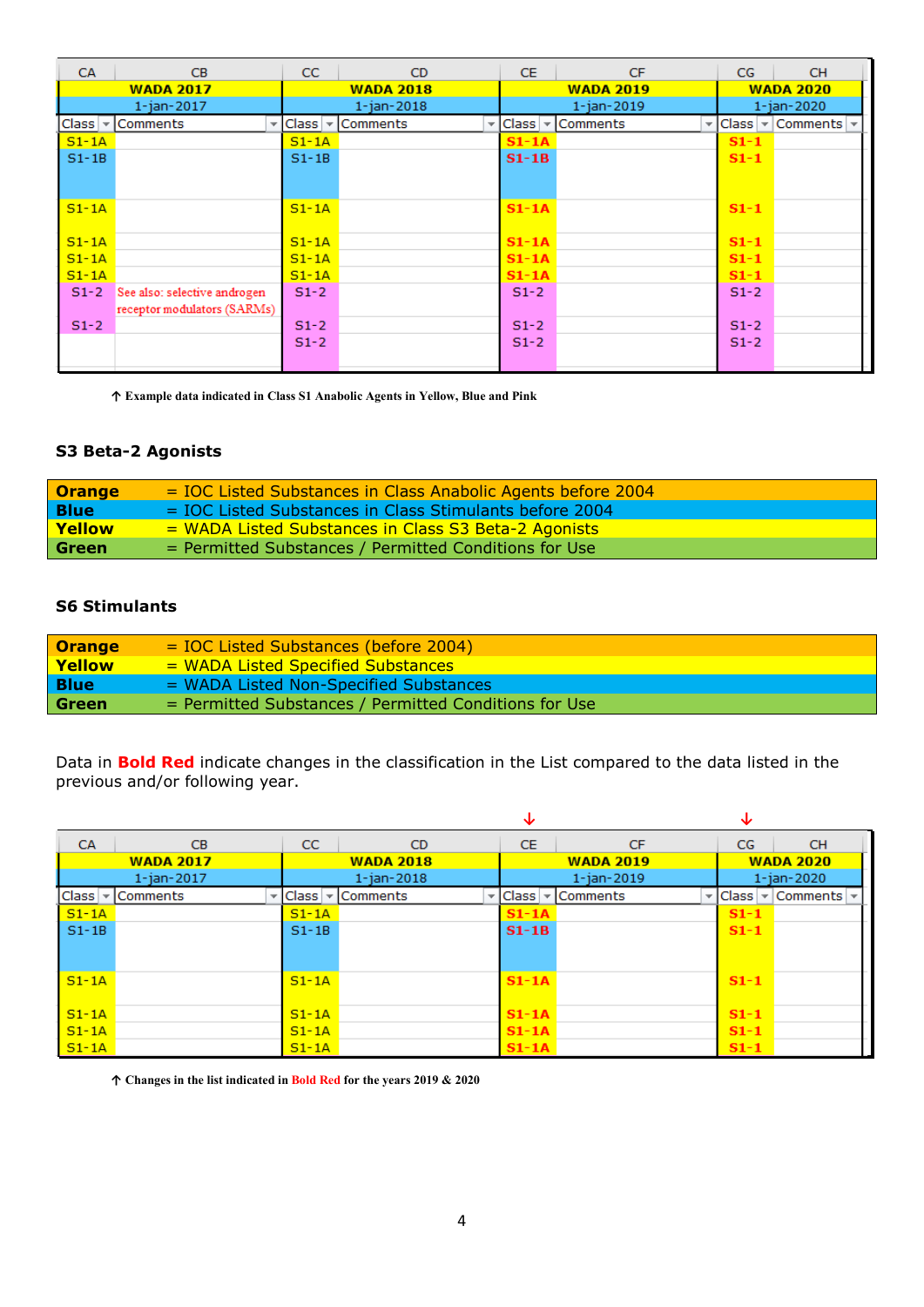## **Search Instructions:**

#### **Step 1: Class Selection**



The Classes of Substances and Methods are listed into 13 tabs at the bottom of the document in accordance with the latest classification as determinded by WADA. Two Obsolete Classes are included in these tabs as well: **Alcohol** (WADA Class P1 before 2018) and **Local Anaesthetics** (IOC Class IIIC before 2004).

#### **Step 2: Navigation**

Use the horizontal and vertical **Scroll Bars** to navigate through this Overview. The Columns A & B and the Rows 1, 2 & 3 are fixed.







|   | А                          | R                 |                                     |  |
|---|----------------------------|-------------------|-------------------------------------|--|
|   | <b>ANABOLIC AGENTS</b>     | <b>Edition</b>    | ю<br>→                              |  |
| 2 |                            | <b>Date</b>       |                                     |  |
|   | 3 Substances J             | <b>J</b> Comments | $Class \mid$ $\mid$<br>$\mathbf{v}$ |  |
|   | [[] and related substances |                   |                                     |  |
| 4 |                            |                   |                                     |  |
|   |                            |                   |                                     |  |
|   |                            |                   |                                     |  |
|   |                            |                   |                                     |  |
|   |                            |                   |                                     |  |
|   |                            |                   |                                     |  |

**↑ Vertical fixation point between Columns B and C and horizontally between Rows 3 and 4**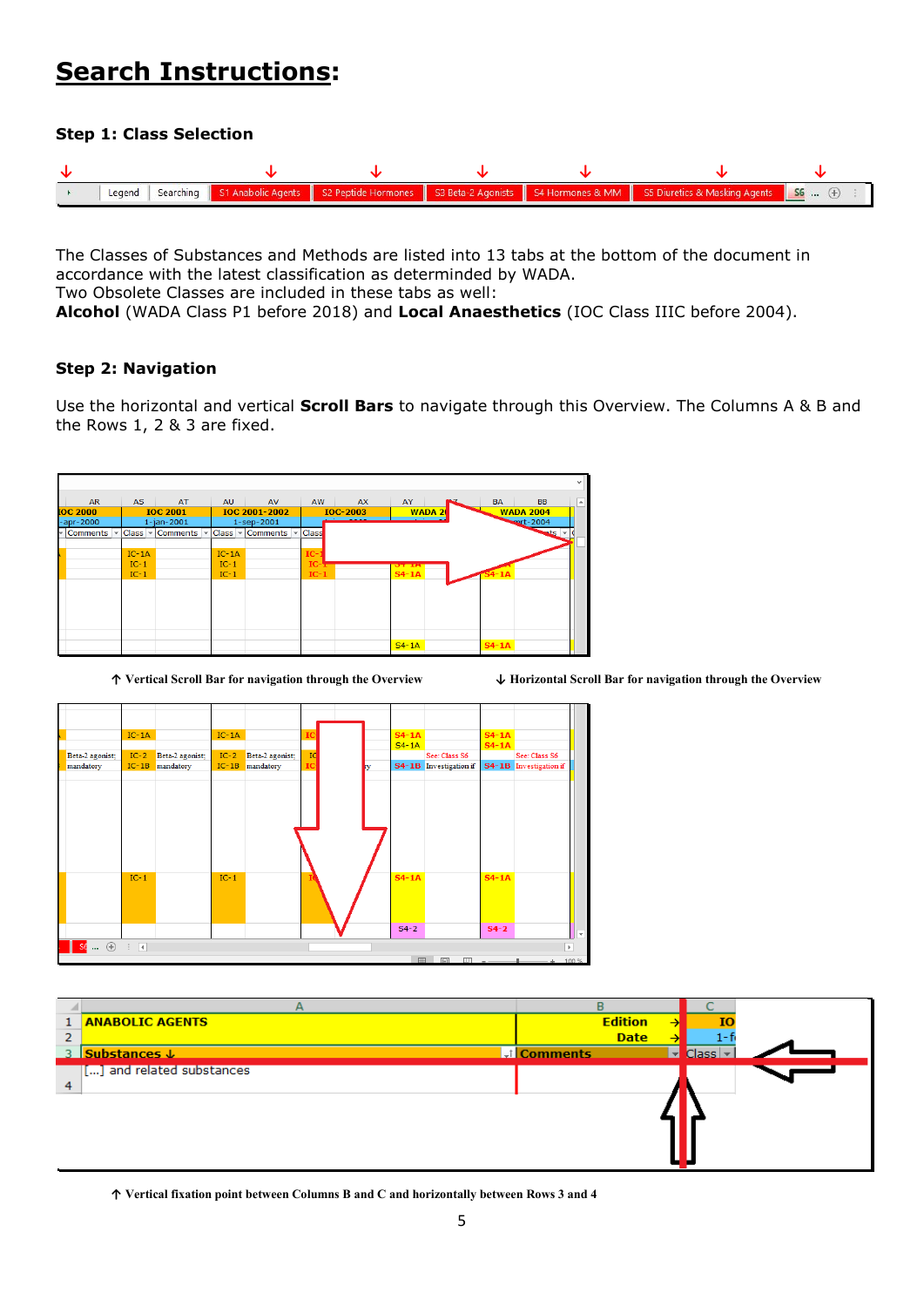#### **Step 3: Alphabetical Sortation Order**

To view an alphabetical list set or reset the contents in **Colomn A** by using the **Sort Function** located in **Column A, Cell A3**:

Sort  $\rightarrow$  Sort from A to Z



**↑ Step 3: Alphabetical sortation of the data in Column A ↑ Step 4: Sortation per Year of the listed data**

|   | <b>AU</b>         | <b>AV</b>            | AW.                    | <b>AX</b>       | AY .                                                                | AZ         | <b>BA</b>              |             |  |
|---|-------------------|----------------------|------------------------|-----------------|---------------------------------------------------------------------|------------|------------------------|-------------|--|
|   |                   | <b>IOC 2001-2002</b> |                        | <b>IOC-2003</b> |                                                                     |            | <b>WADA 2004</b>       | <b>WADA</b> |  |
|   |                   | $1 -$ sep $-2001$    |                        | 1-jan-2003      |                                                                     | 1-jan-2004 | $26-$ mrt              |             |  |
| ÷ |                   |                      |                        |                 | Class   v   Comments   v   Class   v   Comments   v   Class   v   C |            |                        | Co          |  |
|   |                   | $\frac{A}{2}$        | Sorteren van A naar Z  |                 |                                                                     |            |                        |             |  |
|   |                   |                      | Sorteren van Z naar A  |                 |                                                                     |            |                        |             |  |
|   | $IC-1A$           |                      |                        |                 |                                                                     |            | $S4 - 1A$              |             |  |
|   | $IC-1A$           |                      | Sorteren op kleur      |                 | Þ                                                                   |            | $S4 - 1A$              |             |  |
|   |                   |                      | ter uit Class wissen   |                 |                                                                     |            | $S4 - 1A$              |             |  |
|   |                   |                      |                        |                 |                                                                     |            | $S4 - 1A$              |             |  |
|   |                   |                      | ilteren op kleur       |                 | Þ                                                                   |            | $S4 - 1A$              |             |  |
|   |                   |                      | <b>Fekstfilters</b>    |                 |                                                                     |            | $S4 - 1A$              |             |  |
|   |                   |                      |                        |                 |                                                                     |            | $S4 - 1A$              |             |  |
|   |                   | Zoeken               |                        |                 | م                                                                   |            |                        |             |  |
|   |                   |                      | - Ø (Alles selecteren) |                 |                                                                     |            |                        |             |  |
|   |                   |                      | $\sqrt{54-1A}$         |                 |                                                                     |            |                        |             |  |
|   | $IC-1$            |                      | $\sqrt{54-18}$         |                 |                                                                     |            | $S4-1A$                |             |  |
|   |                   |                      | $\sqrt{54.2}$          |                 |                                                                     |            | $S4 - 1A$              |             |  |
|   | $IC-1A$<br>$IC-1$ |                      | $\Box$ (Lege cellen)   |                 |                                                                     |            | $S4 - 1A$<br>$S4 - 1A$ |             |  |
|   | $IC-1$            |                      |                        |                 |                                                                     |            | $S4 - 1A$              |             |  |
|   | $IC-1$            |                      |                        |                 |                                                                     |            | $S4 - 1A$              |             |  |
|   | $IC-1A$           |                      |                        |                 |                                                                     |            | $S4 - 1A$              |             |  |
|   | $IC-1$            |                      |                        |                 |                                                                     |            | $S4-1A$                |             |  |
|   | $IC-1$            |                      |                        |                 |                                                                     |            | $S4 - 1A$              |             |  |
|   |                   |                      |                        |                 |                                                                     |            |                        |             |  |
|   | $IC-1$            |                      |                        | OK              | Annuleren                                                           |            | $S4 - 1A$              |             |  |
|   | $IC-1A$           |                      | $IC-IA$                |                 | $54 - 14$                                                           |            | $S4 - 1A$              |             |  |
|   |                   |                      |                        |                 |                                                                     |            |                        |             |  |

#### **Step 4: Per Year Sortation Order**

After **Step 3** navigate to the year of interest and use the **Sort Function in Row 3** in the **"Class"** Cell to view all the Substances listed in that particular year.

Sort  $\rightarrow$  Sort from A to Z

As a result the Substances in that year of interest (for example WADA 2004) are not only listed alphabetically but also listed alphabetically within the determined Subclasses.

#### **Step 5: See and See Also**

Through the years the Substances and Methods mentioned in the Prohibited Lists have been added, modified, specified, renamed, reclassified or removed. Therefore, also read the **See** and **See Also** references in the **Comments Column B** directing to relevant Substances, Methods, Groups or Classes.

#### **Step 6: New Search**

Repeat **Step 3** for **resetting** the Alphabetical List in **Column A** and when needed **Step 4** regarding the contents listed for the year of interest.